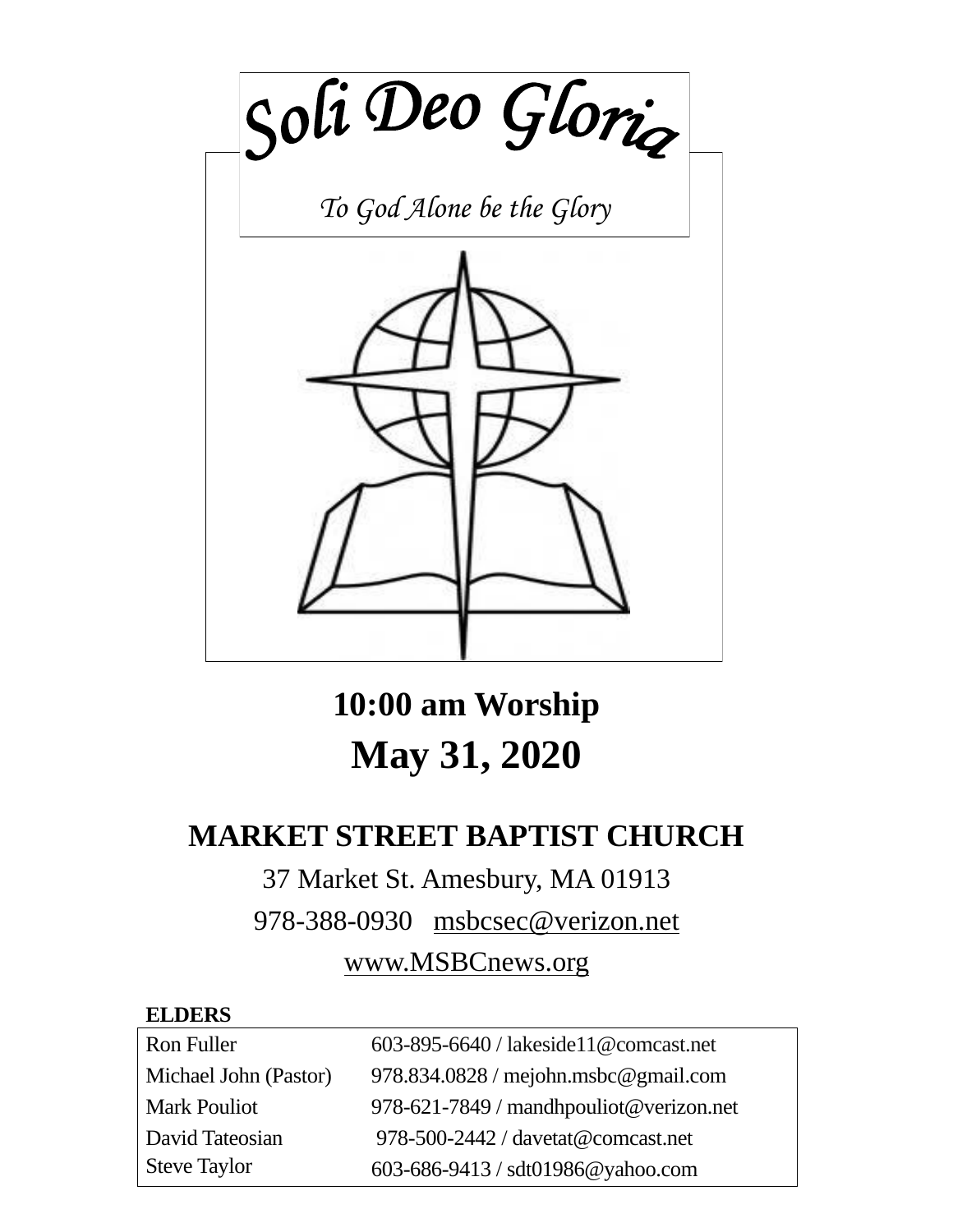# *Order of Worship*

### **Call to Worship & Prayer of Praise** *Psalm 8*

O LORD, our Lord, how majestic is your name in all the earth! You have set your glory above the heavens. Out of the mouth of babies and infants, you have established strength because of your foes, to still the enemy and the avenger. When I look at your heavens, the work of your fingers, the moon and the stars, which you have set in place, what is man that you are mindful of him, and the son of man that you care for him? Yet you have made him a little lower than the heavenly beings and crowned him with glory and honor. You have given him dominion over the works of your hands; you have put all things under his feet, all sheep and oxen, and also the beasts of the field, the birds of the heavens, and the fish of the sea, whatever passes along the paths of the seas. O LORD, our Lord, how majestic is your name in all the earth!

#### **Hymns of Praise**

#### **HOW MAJESTIC IS YOUR NAME** *(Hymn #52)*

O Lord, our Lord, How majestic is Your name in all the earth O Lord, our Lord, How majestic is Your name in all the earth

O Lord, we praise Your name O Lord, we magnify Your name Prince of peace, mighty God O Lord, God Almighty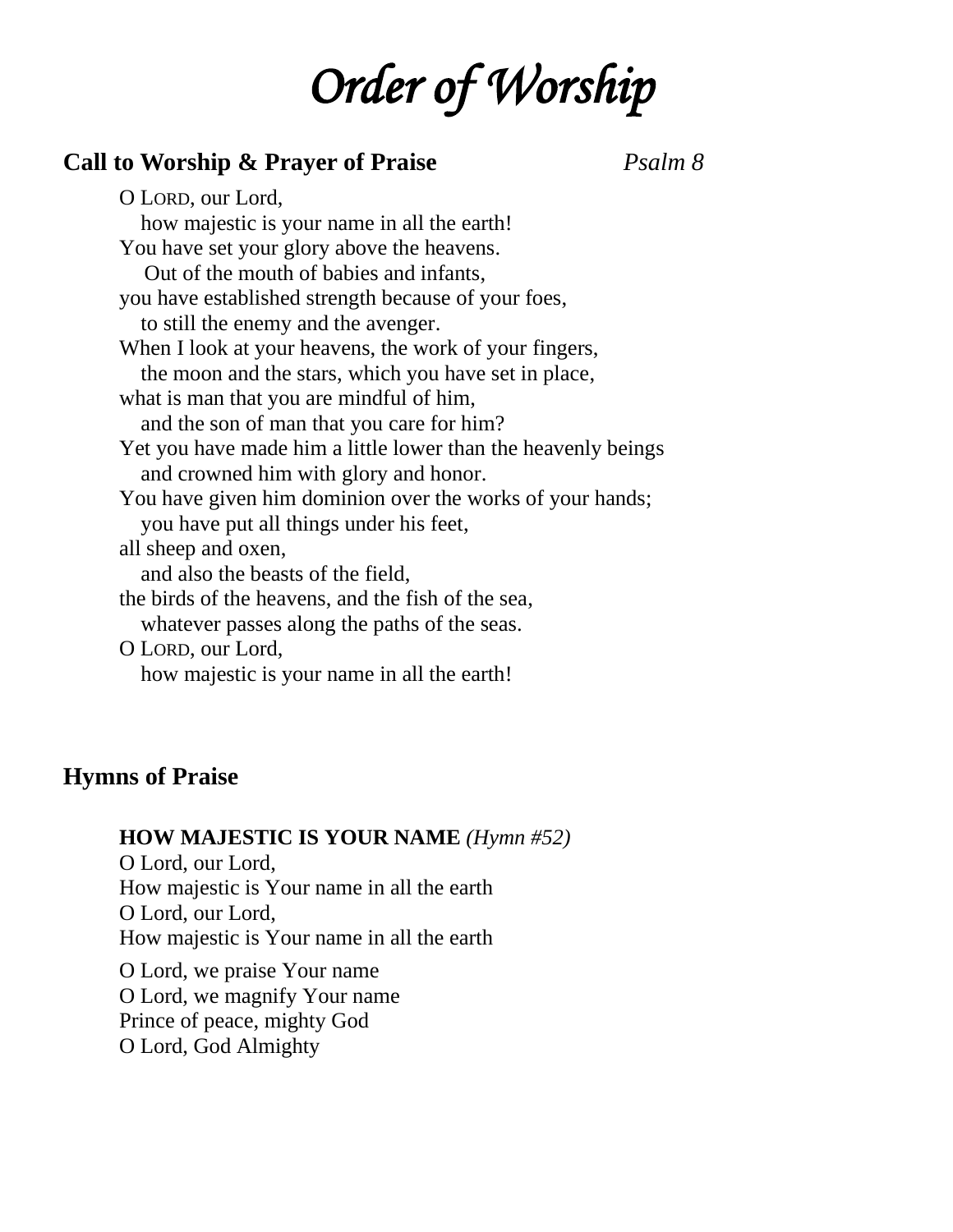### **ALL CREATURES OF OUR GOD AND KING** *(Hymn #11)*

All creatures of our God and King. Lift up your voice and with us sing Alleluia! Alleluia! Thou burning sun with golden beam, Thou silver moon with softer gleam, O praise Him, O praise Him! Alleluia! Alleluia! Alleluia!

Thou rushing wind that art so strong, Ye clouds that sail in heaven along, O praise Him! Alleluia! Thou rising morn, in praise rejoice, Ye lights of evening, find a voice, O praise Him, O praise Him! Alleluia! Alleluia! Alleluia!

And all ye men of tender heart, Forgiving others, take your part, O sing ye! Alleluia! Ye who long pain and sorrow bear, Praise God and on Him cast your care, O praise Him, O praise Him! Alleluia! Alleluia! Alleluia!

Let all things their Creator bless,

And worship Him in humbleness, O praise Him! Alleluia!

Praise, praise the Father, praise the Son, And praise the Spirit, Three in One.

O praise Him, O praise Him! Alleluia! Alleluia! Alleluia!

CCLI #224799

#### **Scripture Reading** *Ephesians 3:14-19*

<sup>14</sup> For this reason I bow my knees before the Father,  $^{15}$  from whom every family<sup>[\[a\]](https://www.biblegateway.com/passage/?search=Ephesians%203:14-21&version=ESV#fen-ESV-29250a)</sup> in heaven and on earth is named, **<sup>16</sup>** that according to the riches of his glory he may grant you to be strengthened with power through his Spirit in your inner being, **<sup>17</sup>** so that Christ may dwell in your hearts through faith—that you, being rooted and grounded in love, <sup>18</sup> may have strength to comprehend with all the saints what is the breadth and length and height and depth, <sup>19</sup> and to know the love of Christ that surpasses knowledge, that you may be filled with all the fullness of God.

## **Special Music** *Holy Spirit, Living Breath of God*

Holy Spirit, living breath of God, Breathe new life into my willing soul. Let the presence of the risen Lord, Come renew my heart and make me whole. Cause Your Word to come alive in me; Give me faith for what I cannot see, Give me passion for Your purity; Holy Spirit, breathe new life in me.

Holy Spirit, come abide within, May Your joy be seen in all I do. Love enough to cover every sin, In each thought and deed and attitude. Kindness to the greatest and the least, Gentleness that sows the path of peace. Turn my strivings into works of grace; Breath of God show Christ in all I do.

Holy Spirit, from creation's birth, Giving life to all that God has made, Show Your power once again on earth, Cause Your church to hunger for your ways. Let the fragrance of our prayers arise; Lead us on the road of sacrifice, That in unity the face of Christ May be clear for all the world to see.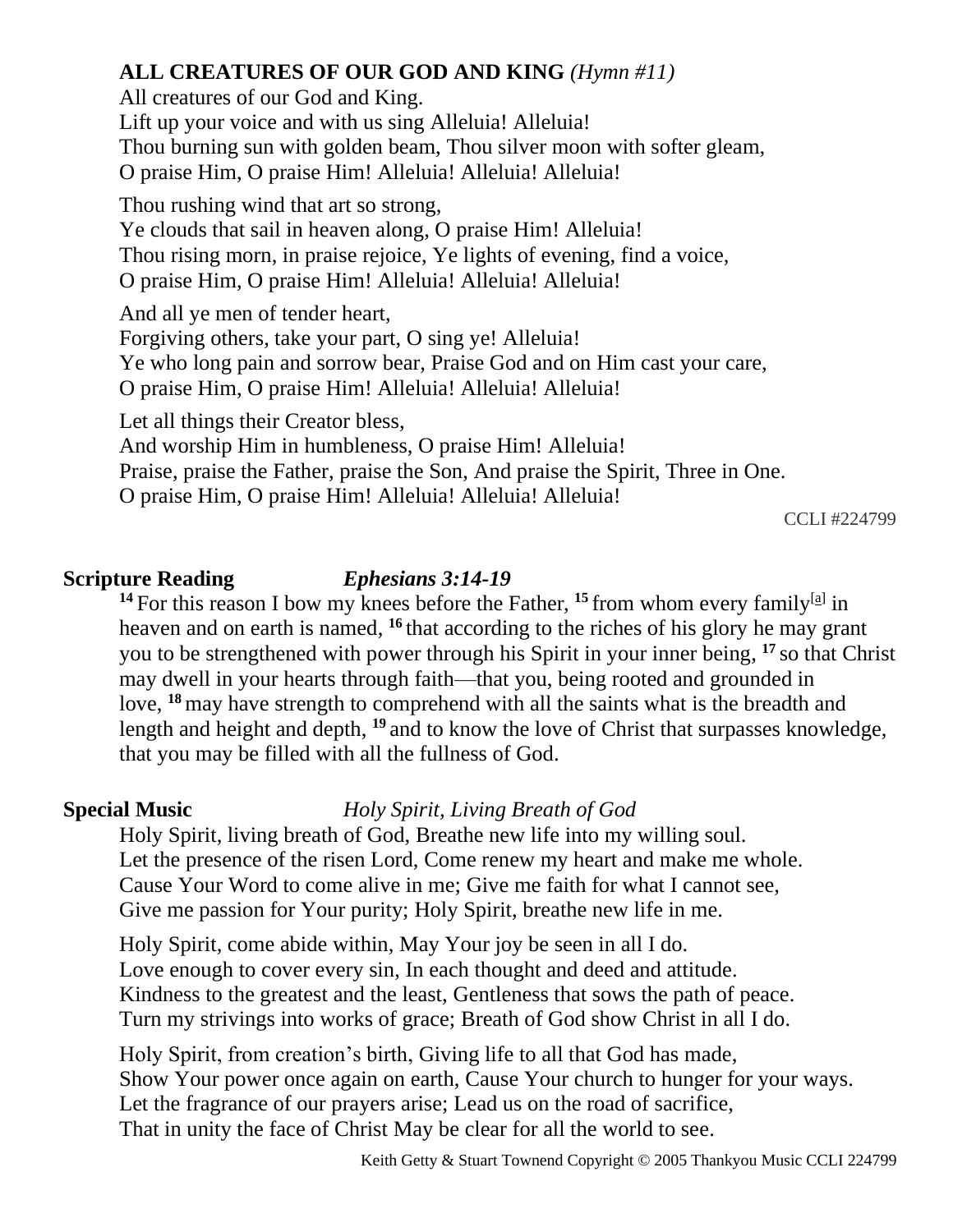# **The Call to Holiness** *Ephesians 4:22-31*

Put off your old self, which belongs to your former manner of life and is corrupt through deceitful desires, **<sup>23</sup>** and be renewed in the spirit of your minds, **<sup>24</sup>** and put on the new self, created after the likeness of God in true righteousness and holiness.

<sup>25</sup> Therefore, having put away falsehood, let each one of you speak the truth with his neighbor, for we are members one of another. **<sup>26</sup>**Be angry and do not sin; do not let the sun go down on your anger, **<sup>27</sup>** and give no opportunity to the devil. **<sup>28</sup>** Let the thief no longer steal, but rather let him labor, doing honest work with his own hands, so that he may have something to share with anyone in need. **<sup>29</sup>** Let no corrupting talk come out of your mouths, but only such as is good for building up, as fits the occasion, that it may give grace to those who hear. **<sup>30</sup>** And do not grieve the Holy Spirit of God, by whom you were sealed for the day of redemption. **<sup>31</sup>** Let all bitterness and wrath and anger and clamor and slander be put away from you, along with all malice. **<sup>32</sup>** Be kind to one another, tenderhearted, forgiving one another, as God in Christ forgave you.

# **The Prayer of Confession** *From the Psalter Hymnal*

**Most holy and merciful Father, We confess to you and to one another, that we have sinned against you by what we have done, and by what we have left undone. We have not loved you with our whole heart and mind and strength. We have not fully loved our neighbors as ourselves. We have not always had in us the mind of Christ. You alone know how often we have grieved you by wasting your gifts, by wandering from your ways. Forgive us, we pray you, most merciful Father; And free us from our sin. Renew in us the grace and strength of your Holy Spirit, for the sake of Jesus Christ your Son our Savior. Amen.**

#### **The Assurance of Pardon** *Psalm 103:8-12*

The LORD is compassionate and gracious, slow to anger, abounding in love. He will not always accuse, nor will he harbor his anger forever; he does not treat us as our sins deserve or repay us according to our iniquities. For as high as the heavens are above the earth, so great is his love for those who fear him; as far as the east is from the west, so far has he removed our sins from us.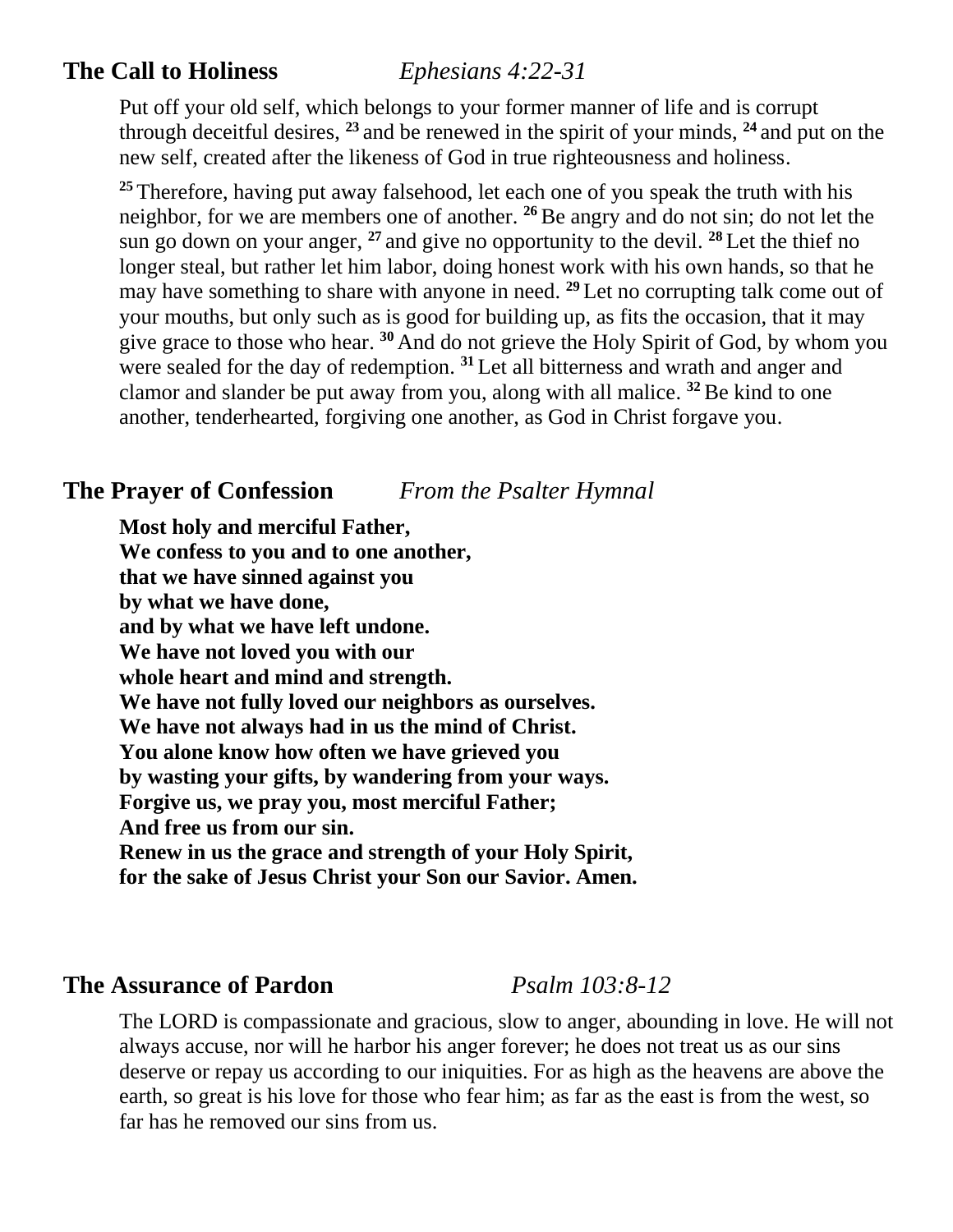#### **Songs of Reflection**

**BREATHE ON ME, BREATH OF GOD** *(Hymn #334)* Breathe on me, Breath of God, Fill me with life anew, That I may love what Thou dost love, And do what Thou wouldst do.

Breathe on me, Breath of God, Until my heart is pure; Until with Thee I will Thy will, To do and to endure.

Breathe on me, Breath of God, Till I am wholly Thine. Till all this earthly part of me Glows with Thy fire divine.

Breathe on me, Breath of God, So shall I never die. But live with Thee the perfect life of Thine eternity.

CCLI #224799

## **Scripture Reading Figure 1: Hebrews 7:11-28**

**<sup>11</sup>** Now if perfection had been attainable through the Levitical priesthood (for under it the people received the law), what further need would there have been for another priest to arise after the order of Melchizedek, rather than one named after the order of Aaron? **<sup>12</sup>** For when there is a change in the priesthood, there is necessarily a change in the law as well. <sup>13</sup> For the one of whom these things are spoken belonged to another tribe, from which no one has ever served at the altar. **<sup>14</sup>** For it is evident that our Lord was descended from Judah, and in connection with that tribe Moses said nothing about priests.

**<sup>15</sup>** This becomes even more evident when another priest arises in the likeness of Melchizedek, <sup>16</sup> who has become a priest, not on the basis of a legal requirement concerning bodily descent, but by the power of an indestructible life. **<sup>17</sup>** For it is witnessed of him, "You are a priest forever, after the order of Melchizedek."

**<sup>18</sup>** For on the one hand, a former commandment is set aside because of its weakness and uselessness <sup>19</sup> (for the law made nothing perfect); but on the other hand, a better hope is introduced, through which we draw near to God.

**<sup>20</sup>** And it was not without an oath. For those who formerly became priests were made such without an oath, <sup>21</sup> but this one was made a priest with an oath by the one who said to him: "The Lord has sworn and will not change his mind, 'You are a priest forever.'"

**<sup>22</sup>** This makes Jesus the guarantor of a better covenant. **<sup>23</sup>** The former priests were many in number, because they were prevented by death from continuing in office, **<sup>24</sup>** but he holds his priesthood permanently, because he continues forever. **<sup>25</sup>**Consequently, he is able to save to the uttermost those who draw near to God through him, since he always lives to make intercession for them.

<sup>26</sup> For it was indeed fitting that we should have such a high priest, holy, innocent, unstained, separated from sinners, and exalted above the heavens. **<sup>27</sup>** He has no need, like those high priests, to offer sacrifices daily, first for his own sins and then for those of the people, since he did this once for all when he offered up himself. **<sup>28</sup>** For the law appoints men in their weakness as high priests, but the word of the oath, which came later than the law, appoints a Son who has been made perfect forever.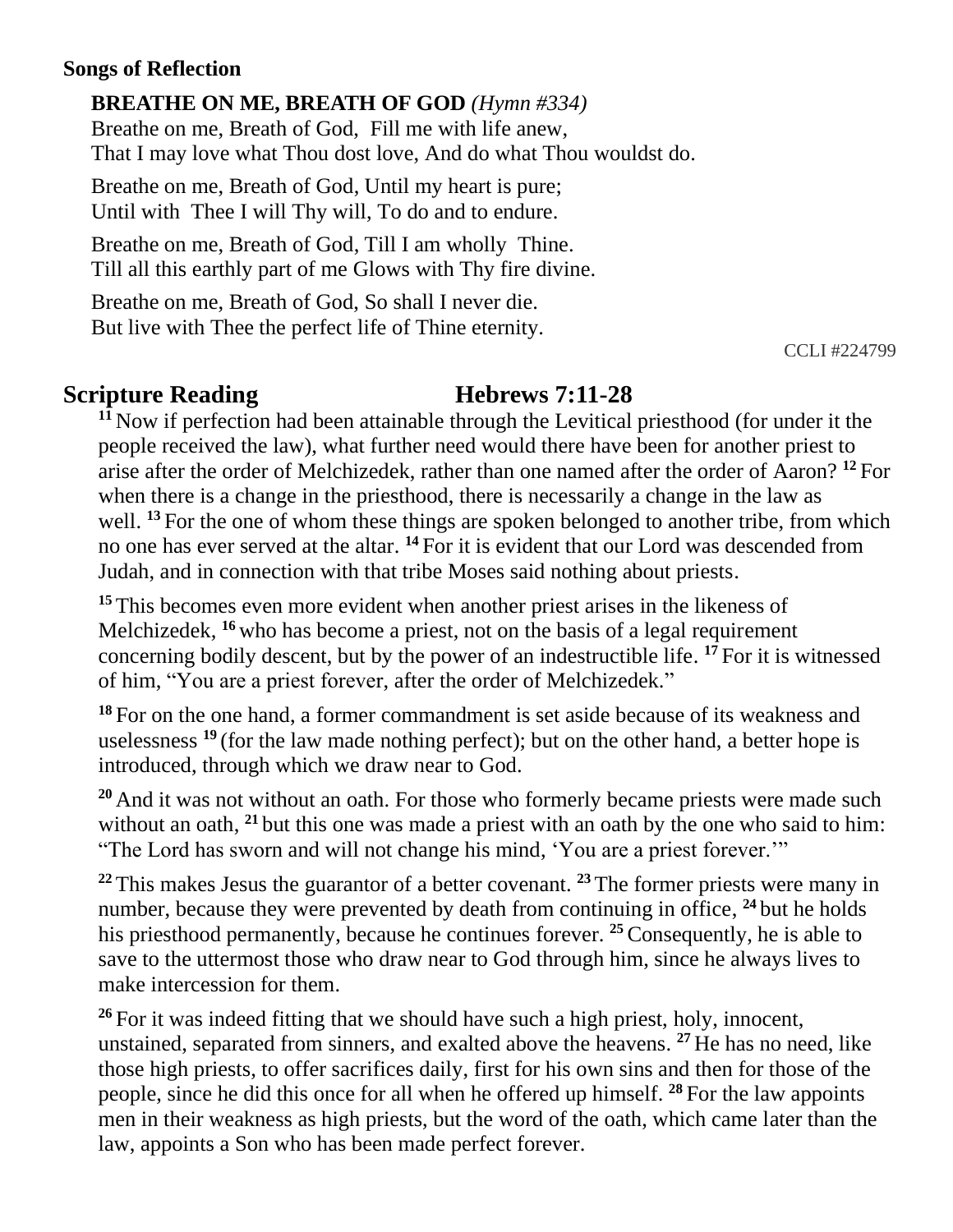# **Sermon** "Salvation to the Uttermost"

| I. | <b>JESUS: OUR PRIEST TO THE UTTERMOST</b>                                                        |
|----|--------------------------------------------------------------------------------------------------|
|    | A. Jesus is our Great High Priest (Hebrews 7:16)                                                 |
|    | • Jesus was not Appointed by the Weak Law of B________________ D________________                 |
|    |                                                                                                  |
|    | B. Jesus is Our Eternal High Priest (Hebrews 7:20-25)                                            |
|    |                                                                                                  |
|    |                                                                                                  |
|    | C. Jesus is Our Perfect High Priest (7:26-28)                                                    |
|    |                                                                                                  |
|    |                                                                                                  |
|    |                                                                                                  |
|    | II. JESUS: OUR SAVIOR TO THE UTTERMOST                                                           |
|    | A. Consider the Uttermost Dimensions of His Love (Ephesians 3:14-19)                             |
|    |                                                                                                  |
|    | • Length: Jesus sustains His People at Every M____________ for All T________<br>$(John 6:38-40)$ |
|    |                                                                                                  |
|    | • Depth: Jesus saves the W <sub>_______________</sub> of S____________ (1 Tim. 1:15)             |
|    |                                                                                                  |

B. Pray for the Power to Comprehend His Love